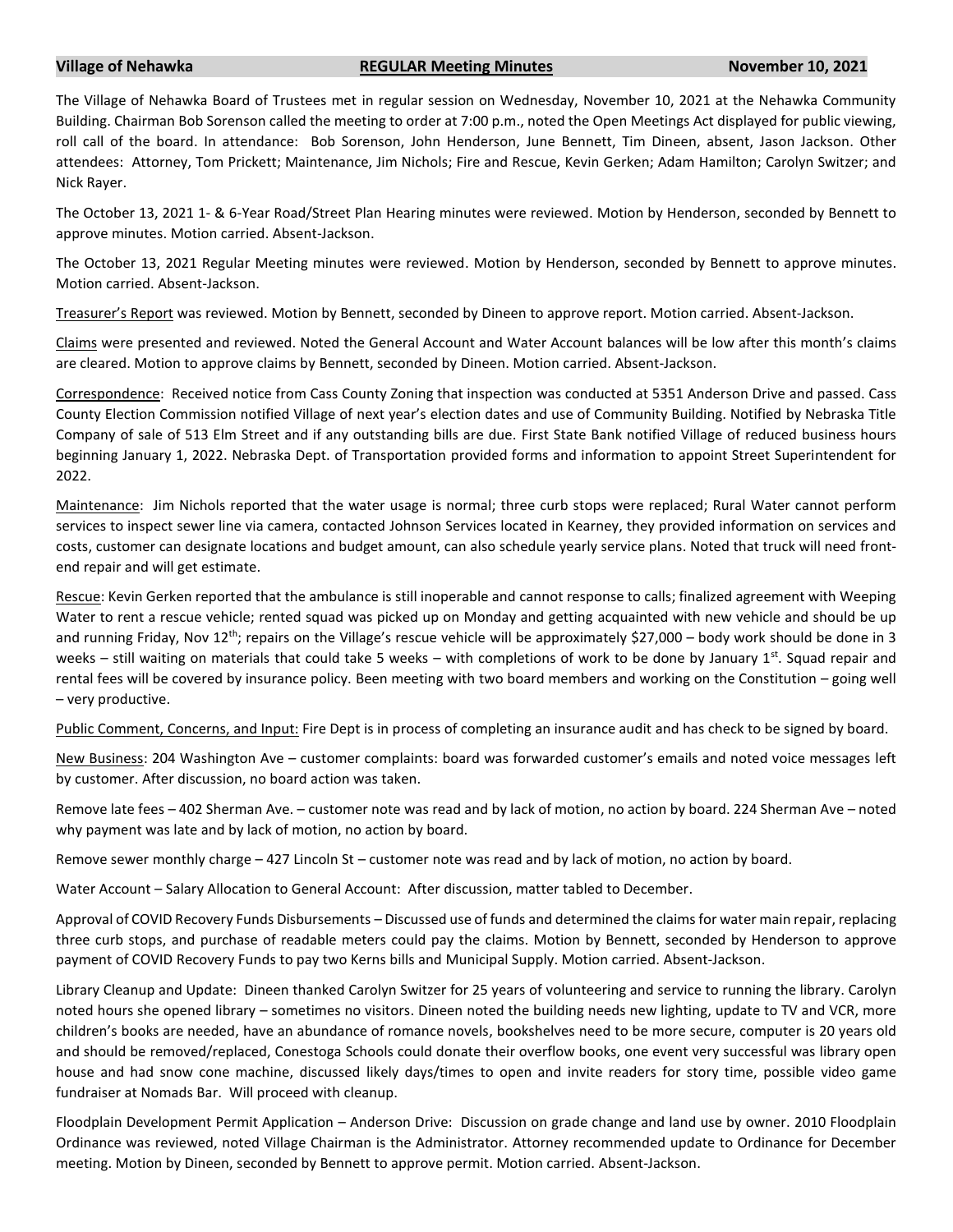Old Business: Property Dispute b 217 Sherman Ave update – Noted that letter regarding property encroachment was hand delivered and property owner contacted Village to inform of working out of town and not being able to comply until week of November 21st. After discussion, board accepted timeline.

Readable Water Meter update: Bennett informed the board of readable meters installed, noted there are approximately 20 residents remaining. The next installation dates are November 17<sup>th</sup> and December 1<sup>st</sup>.

Rescue/EMT Constitution Adoption: group met and the old Constitution and recently adopted Constitution are being consolidated – few more meeting could be needed to complete draft. Matter tabled to December.

Rescue/EMT Bylaws Adoption: Matter tabled to December

Any other business pertinent to Village Operation: Clerk noted that Nebraska Legislative Bill 26 exempted sales and use tax for residential water service so November customer statements would not have sales tax for water service, and Board reorganization would be on December Agenda.

Dineen noted that water grant application submitted September 30, 2021 that no funds were awarded to Nehawka. Will continue research and focus on grants for security/fencing at the water tower.

Henderson noted the water shack condition needs emergency repairs. He described the condition of the building, noted with winter weather the freezing risk if not repaired, met with a contractor to provide estimate which was \$2,000. Hamilton Handyman & Repair will give estimate to repair water shack. Motion by Dineen, seconded by Henderson to repair water shack due to condition of water shake being an emergency. Motion carried. Absent-Jackson

Motion by Henderson, seconded by Bennett to adjourn at 8:58 p.m. Motion carried. Absent-Jackson.

## **CLAIMS – NOVEMBER 2021**

| <b>Account</b> | Vendor                                       | <b>Description</b>                                           | <b>Balance</b> |  |
|----------------|----------------------------------------------|--------------------------------------------------------------|----------------|--|
| <b>GENERAL</b> | Jimmy Nichols                                | Net Salary - Maintenance                                     | 2,173.51       |  |
|                | Patricia Neu                                 | Net Salary - Clerk/Treasurer                                 | 670.23         |  |
|                | Patricia Neu-Exp                             | 2 rolls postage stamps / 2 certified mail /postage           | 126.62         |  |
|                | <b>Frontier Coop</b>                         | Fuel - maintenance pick-up and tractor                       | 191.25         |  |
|                | Lincoln Journal Star                         | Publication Notice - 1 & 6 YR Street Plan                    | 13.00          |  |
|                | Meeske Hardware Inc                          | 4-40W fluor tube                                             | 33.80          |  |
|                | Miller Monroe Farrell Insurance              | Municipality Ins. Policy Renewal 10/25/21 thru<br>10/25/22   | 17,108.00      |  |
|                | NPPD-217 Sherman Ave                         | Electricity - Village Whistle                                | 31.58          |  |
|                | NPPD-217 Sherman Ave                         | Electricity - Community Bldg parking lights                  | 54.05          |  |
|                | NPPD-217 Sherman Ave                         | <b>Electricity - Community Bldg</b>                          | 40.42          |  |
|                | NPPD-221 Elm St                              | Electricity - Library                                        | 31.58          |  |
|                | NPPD-301 Main St                             | Electricity - Park and Pavilion                              | 31.58          |  |
|                | NPPD-Corner of Main & Elm St                 | Electricity - Flagpole Light                                 | 31.58          |  |
|                | NPPD-Streetlights                            | <b>Electricity - Village Streetlights</b>                    | 383.77         |  |
|                | <b>NextLink Internet</b>                     | Village Office Internet service                              | 35.00          |  |
|                | <b>Papillion Sanitation</b>                  | <b>Community Bldg Trash Service</b>                          | 48.00          |  |
|                | Reinsch Slattery Bear Minahan Pricket,<br>PC | August Attorney fee                                          | 816.00         |  |
|                | Windstream 4022270100                        | Village Whistle                                              | 35.53          |  |
|                | Windstream 4022279923                        | Village Office Phone                                         | 102.95         |  |
|                | <b>United States Treasury</b>                | Form 941 Employer's Qtrly Fed WH Tax 2021 Qtr 4 -<br>October | 1,018.71       |  |